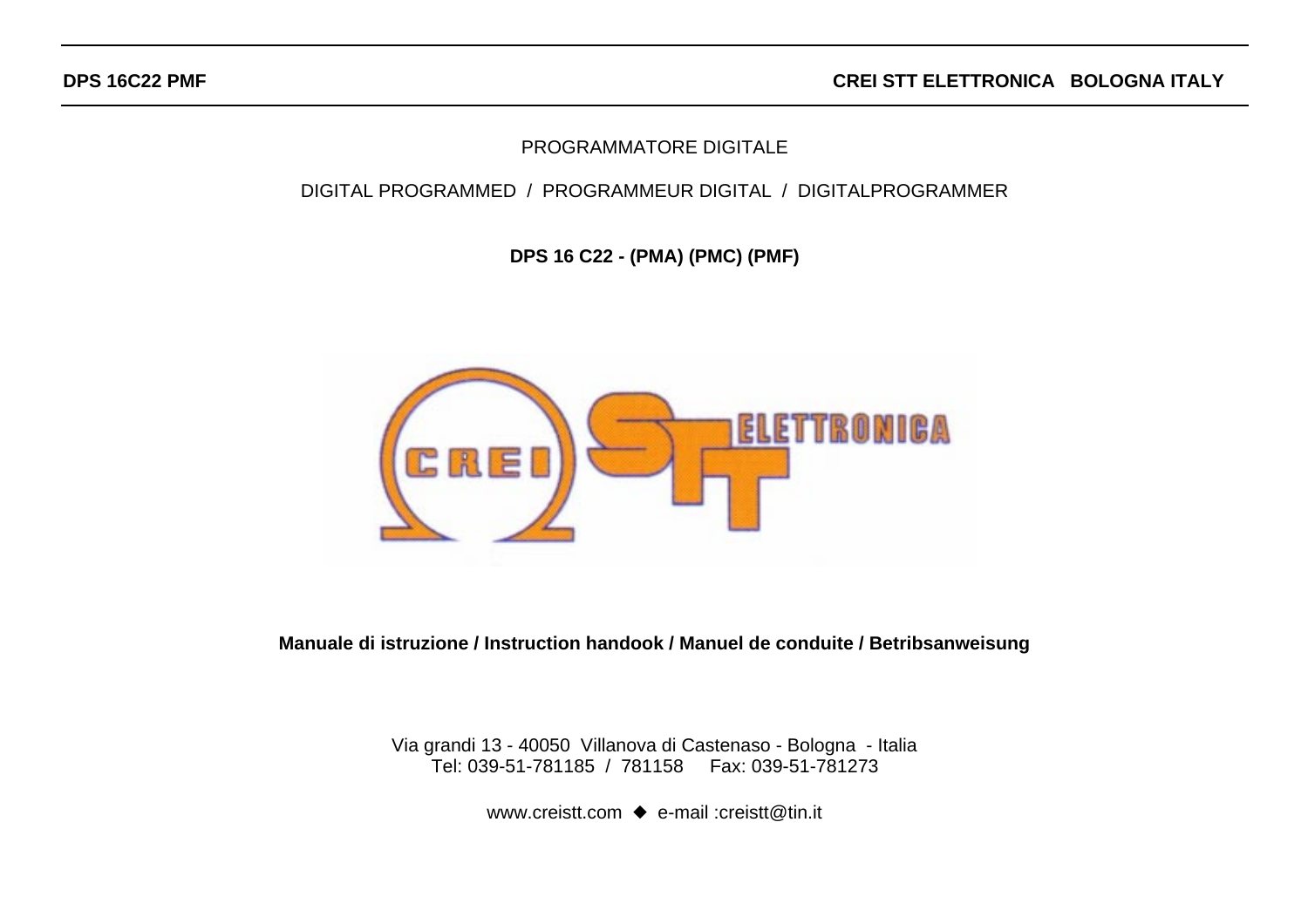## **INDEX**

| 1.3                                                       |                                                     |  |
|-----------------------------------------------------------|-----------------------------------------------------|--|
|                                                           |                                                     |  |
|                                                           |                                                     |  |
|                                                           |                                                     |  |
| 4.1<br>4.2<br>4.3<br>$4\;\;4$<br>4.5<br>4.7<br>4.8<br>4.9 | Select external size (PLC or Thumb-wheel Switches)5 |  |
|                                                           |                                                     |  |
|                                                           | 5.2 Multiple Phase programming of the same CAM 7    |  |
|                                                           |                                                     |  |

### **DPS 16C22 PMA - PMC - PMF CREI STT ELETTRONICA BOLOGNA ITALY**

| Layout drawing                                                                     |
|------------------------------------------------------------------------------------|
|                                                                                    |
| Encoder and programmer cable connection diagram<br>Output cable connection diagram |
|                                                                                    |
| Advance chart                                                                      |
|                                                                                    |
| Serial Port cable connection diagram                                               |
|                                                                                    |
| Alarm interface BPM cable connection diagram                                       |
|                                                                                    |
| Program table                                                                      |
|                                                                                    |
| After sale service                                                                 |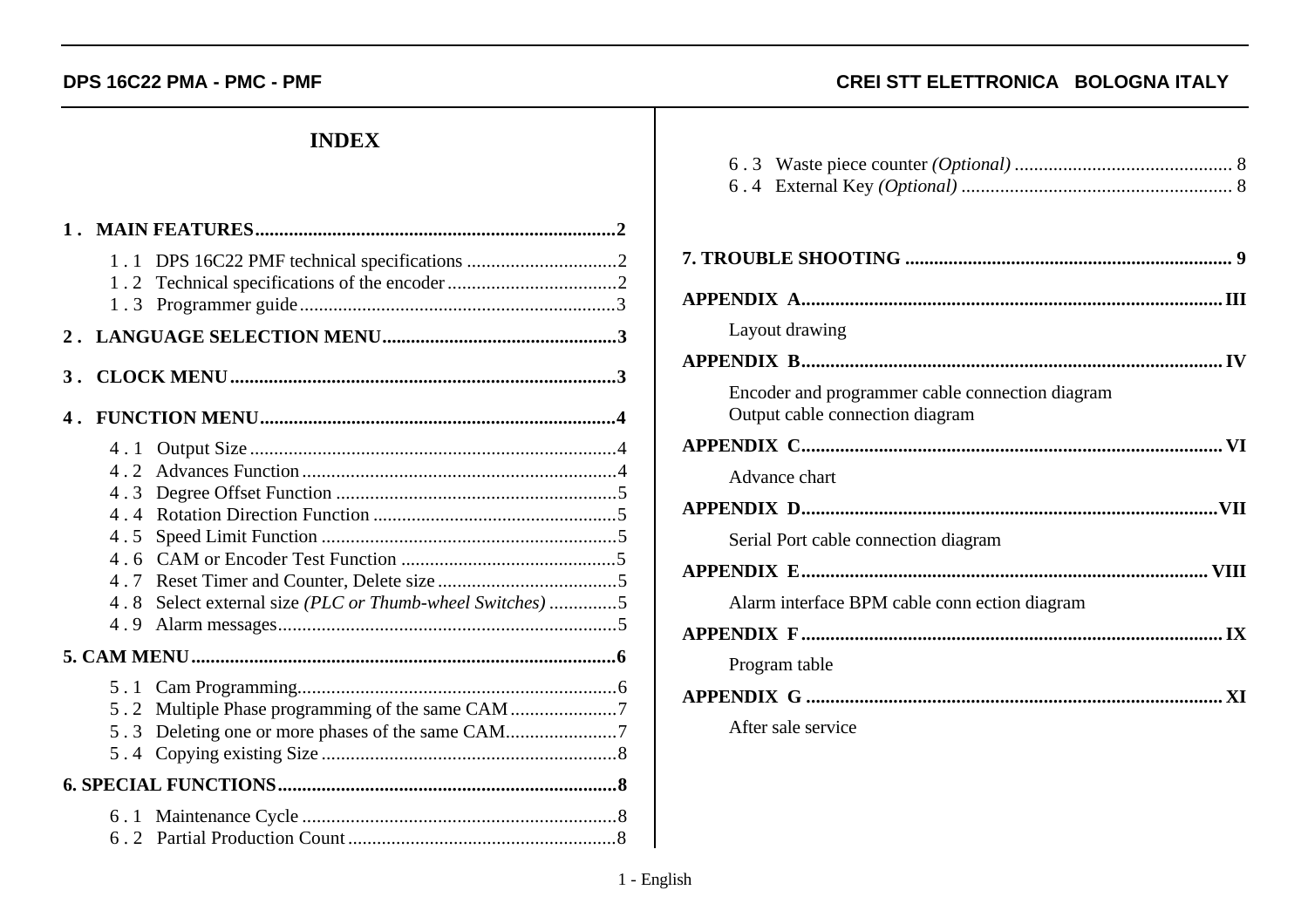# **1 . MAIN FEATURES**

This unit has been designed and realised to generate and process electrical timing signals necessary to run any automatic machine type.

The equipment is based on the principle of a cam programmer; instead of using special shaped cams or adjustable cams to actuate the micro witches, the wanted "ON/OFF" switching points are keyboard programmed.

### *Comprehension :*

**Cam :** function allowing ON/OFF signals within 360 degrees of a complete revolution (turn).

**Phase :** cam section included between the "ON" condition and the subsequent "OFF" one.

The "ON/OFF" points (at this points on the electrical output there are the condition "1") are determined during the programming phase and chosen by the programmer with one degree resolution .

Configuration defined by a complete program of all used cams, with relevant phases

**Size :** pulse generator to be fitted on continuous motion mechanical members with direct drive.

**Programmer :** the unit receives the pulses from the encoder and processes them according to the pre-set program (size).

- ▼ : to confirm the digited or keep on selecting
- $\triangle$ **:** to select or come back to the previously inserted data.

### **1 . 1 DPS 16C22 PMF technical specifications**

- Power 220VAC
- NPN or PNP Output. Each output can supply max. 50mA Outputs are short circuit protected but not Overload protected.
- 32 Character FIP display
- 16 programmable Cams
- 180 phases for each CAM may be selected
- Memory for up to 99 size
- Response speed up to 2400 RPM. This speed decreases if Anticipation is selected.
- 63 Alarm message selectable

### **1 . 2 Technical specifications of the encoder**

The programming unit are supplied complete with STT ELETTRONICA absolute encoders in any case.

Whatever damage or fault origined by other encoder makes will make void all warranties .

The same is for any possible connection that could damage the equipment irreparably.

- Shaft (diameter) : 10mm
- Load on the shaft : 200N (20.5Kg.) axial and radial
- Number of revolution: 3000 max. (for short periods 6000)
- Moment of inertia : 80 gcm2
- 15 pole connector : IP54 insulation
- 19 pole connector : IP65 insulation
- Working temperature :  $0 + 60^{\circ}$  C.
- Binary code
- Power supply : 8V to 24Vdc.
- Absorption : 80 / 120 mA
- Output power : 30mA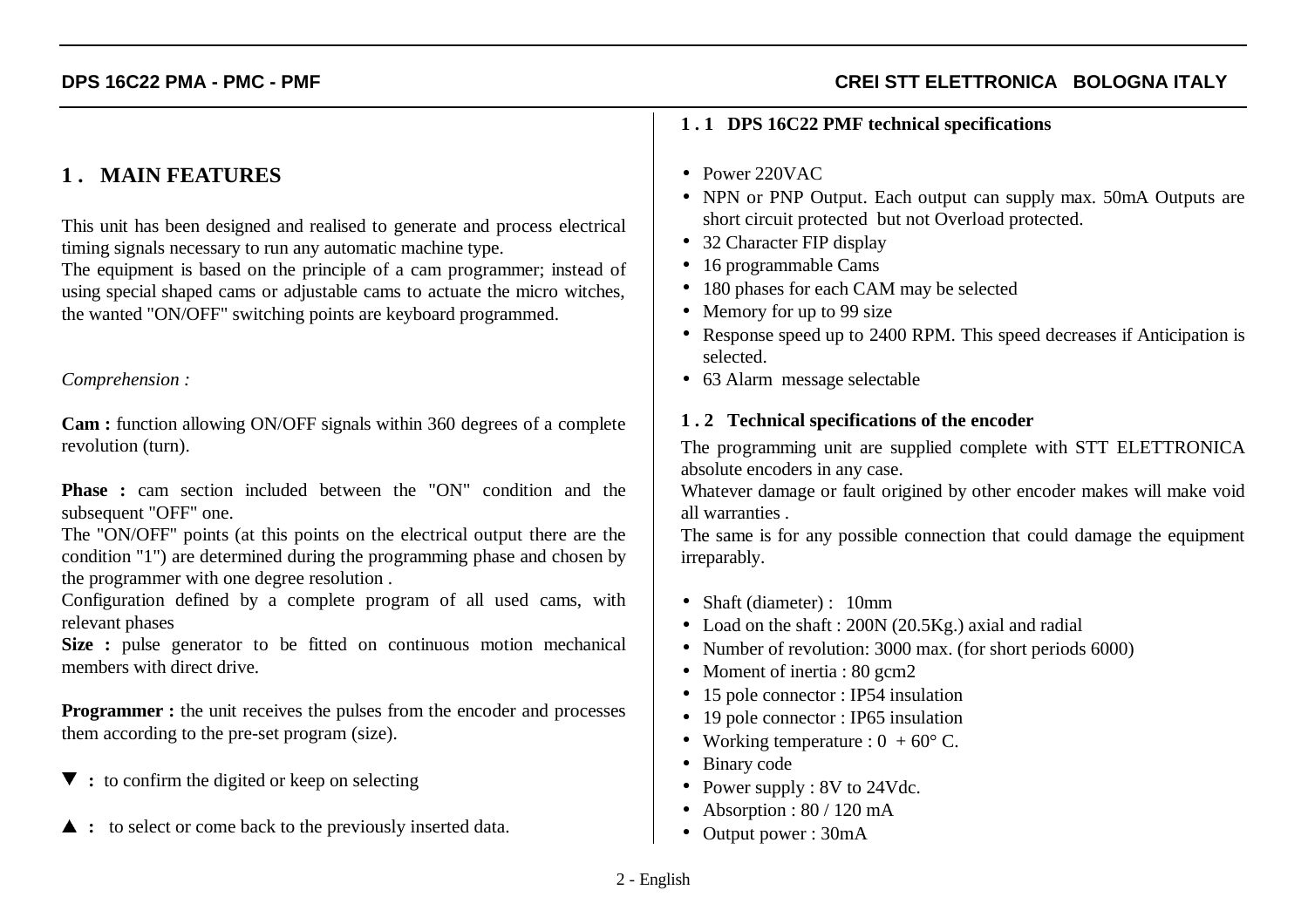### **1 . 3 Programmer guide**

SIZE 01 UNCONNECTT. 00000000 15:29

main display

 $SIZE$  1 = Indicates the programmed output format.

UNCONNECTED = displays the DPS status, the encoder is disconnected.

DEGREES or  $REVOLUTIONS = When the encoder is connected, displays$ the angular position or rotational speed of the encoder in RPM if the speed exceeds 10 turns per minute.

T 00000000 = Indicates the number of turns completed by the encoder. This can used to indicate the piece count with an external input (see Chap. 6.3, Special Functions).

Before starting to program the Cams, make sure that the Function Parameters are set correctly. To do this, use the keyboard to go through the 4 main menus.

Language selection Menu

Clock Menu

Function Menu

Cam Menu

## **DPS 16C22 PMA - PMC - PMF CREI STT ELETTRONICA BOLOGNA ITALY**

### **2 . Language selection menu**

From the main display, use the  $\triangle$  key to access the language selection menu. At this point, type the number which corresponds to the desired language:

- 1. Italian 2. English 3. French
- 4. German 5. Spanish

## **3 . Clock Menu**

From the main display, use the *Clear/Off* key to be able to set the date and time. Then use the following keys :

*Clear/Off* to leave the settings as they currently are.

*Shift/On* to change the date settings.

Once changed, use the  $\nabla$  key to confirm. This operation will be used whenever a data entry needs to be confirmed.

Type the number which corresponds to the desired day of the week.

1. Monday 2. Tuesday 3. Wednesday 4. Thursday 5. Friday 6. Saturday

7. Sunday

Continue through the rest of the menus till the last display always confirming with the  $\nabla$  key. At the end, use the *Clear/Off* key to return to the main display.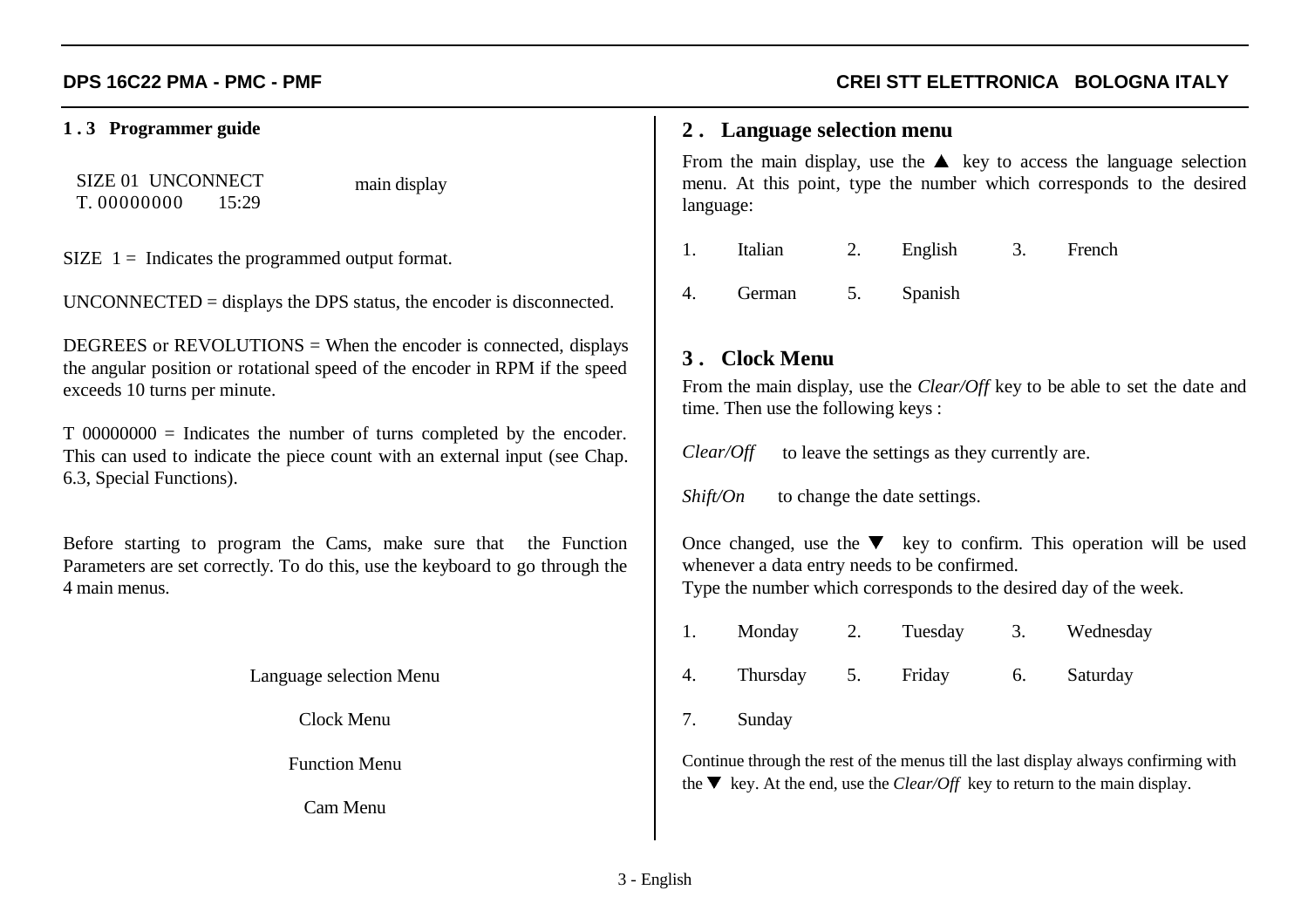## **4 . Function menu**

Use the  $\nabla$  key to access the Function menu from the main display. Continue using the On-line instructions until the code (4-5-6) is requested.

Once in the function menu, the list of functions may be scrolled forward with the  $\nabla$  key or backwards with the  $\blacktriangle$  key. Use the  $\nabla$  key to confirm any data change. Use the *Clear/Off* at any time to exit the function menu.

**Warning: Once in this menu, any change made will take affect immediately without it being confirmed. It is good practice therefore not to give the access code to unauthorised personnel.**

CREI STT **BOLOGNA** ITALY - 2578 P60B

2578 : Serial numberP60B : Software being used

Before entering the menu, general summary information is displayed.

### **4 . 1 Output Size**

| OUTPUT SIZE    |  |
|----------------|--|
| $[01 - 06]$ 01 |  |

This is the active size on the outputs once the functions set-up has been completed. It can only be set from this menu.

### **4 . 2 Advances Function**

|  | NUM. OF ADVANCES   |  |
|--|--------------------|--|
|  | $0,1=4,2=8,3=16,0$ |  |

**0 = non advances1 = 4 set of advances2 = 8 set of advances3 = 16 set of advances**

## **DPS 16C22 PMA - PMC - PMF CREI STT ELETTRONICA BOLOGNA ITALY**

Once the advances sets has been selected, the programmer will require an advances value in Milliseconds .This value can be found in practice or with a simple mathematical formula (illustrated later on) but may not correspond to the true requirements. This for the reason that no variables are taken into consideration which distinguishes delays or mechanical differences between machines. A more practical way is by starting with a very low value and gradually increasing it until the correct value is found. It is preferable that the advanced value is found at the maximum speed for the machine. This assures that the value will work correctly even at the low speeds.

### *The mathematical formula is as follows:*

**Known data** : Encoder Rotation speed (Cycles/Min), anticipation/Delay necessary (Degrees) **Value to Find**: Value in ms (milliseconds to set on the programmer)  $Cycles/Min/60 = n (Cycles/Sec)$  $1000 / n = N$  (milliseconds/Revolution)  $N / 360 = O$  (milliseconds/degree)  $Q \times D$  Degrees of Advances = T (time in milliseconds to set on the programmer)

Example: Encoder shaft  $=$  300 Turns/Min Advances Required = 30 Degrees at max. speed  $300 / 60 = 5$  Cycles/Sec.  $1000 / 5 = 200$  milliseconds/turn  $200 / 360 = 0.55$  milliseconds per degree  $0.55 \times 30 = 16.6$  (anticipation time to set on the programmer)

A simplified table calculated using the above formulas can be found in appendix 'C' at the end of the manual.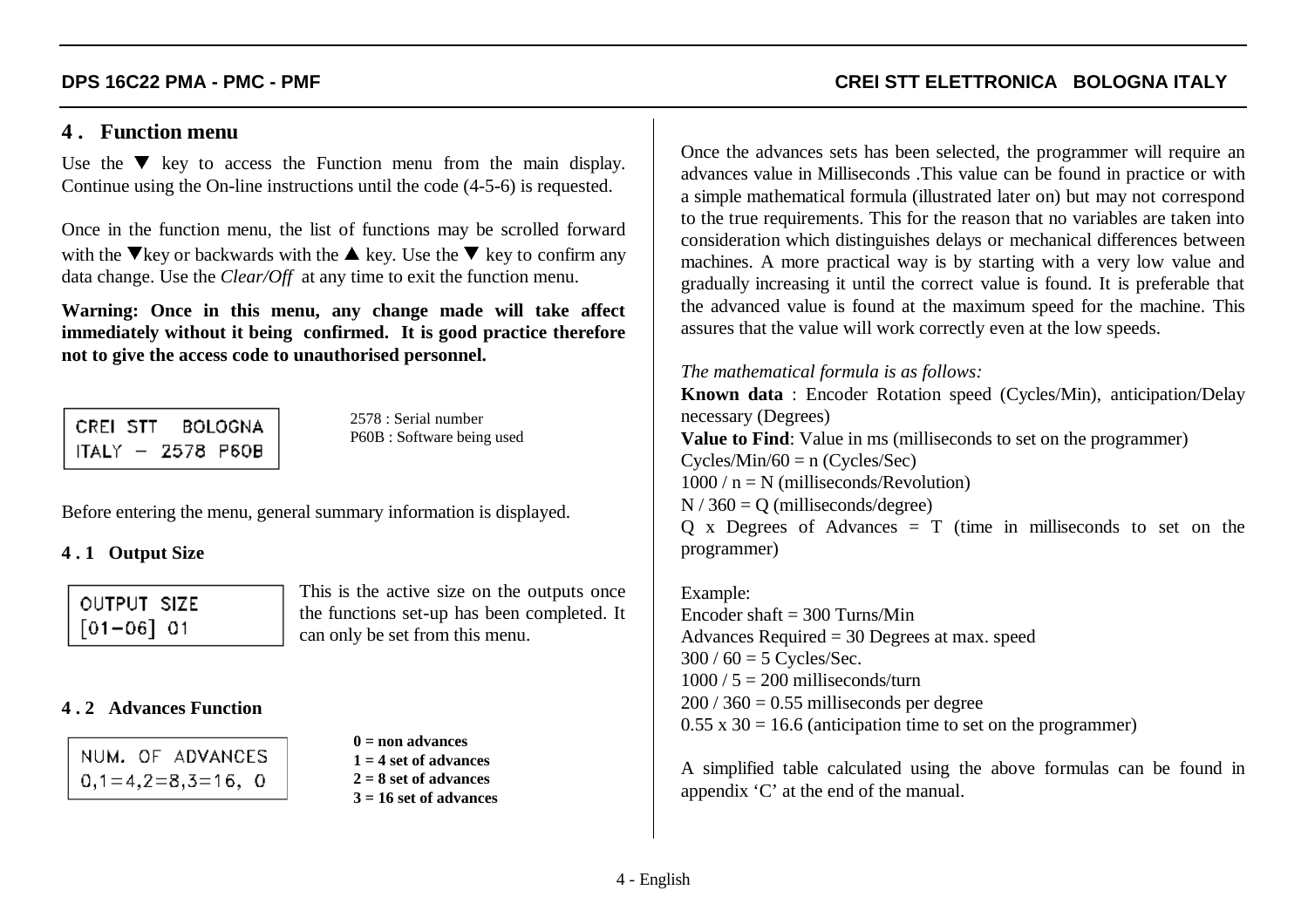### **4 . 3 Degree Offset Function**

Gives the possibility to input the offset degrees between the encoder and the machine. This gives the user a quick method of phasing the encoder with the machine.

| NO PHASE DISP. = 0    |  |
|-----------------------|--|
| SET PHASE DISP, $= 9$ |  |

Type in *0* if you wish to use the encoder Zero-Mark (a logical use). Then exit and

rotate the encoder shaft until it coincides with machine's "0" point. At this point, tighten the encoder coupling between the encoder shaft and the mechanical joint to fix the encoder position.

Type in 9 if it is not possible to obtain a correspondence as described above. The programmer will automatically calculate the offset degrees between the encoder with the machine.

## **4 . 4 Rotation Direction Function**

REVOLUTION DIRECT.  $OR = 0$   $AOR = 1$ 

The programmer accepts the encoder signals in both clockwise and anticlockwise directions. The keyboard can be used to set

the rotation direction so the display will always show an incremental value.

## **4 . 5 Speed Limit Function**

| SPEED LIMIT |  |
|-------------|--|
| $RPM = 000$ |  |

Gives the possibility to set a maximum shaft rotation speed (RPM). This option dedicates the last DPS Cam to be used as an output indicator that the set rotation speed has been

exceeded. Obviously, if this Cam is used for this purpose, it cannot be used normally.

# **4 . 6 CAM or Encoder Test Function**

| TEST CAMS = 9       |  |  |
|---------------------|--|--|
| $ $ ENC=7 (END = 0) |  |  |

CAM Test: This gives the possibility to test the Cam outputs. This is useful after machine installation or for diagnosing an eventual problem situation.

ENCODER Test: Used to verify the Encoder functioning or its connecting cable .Type in 7 and make one rotation handle to test the bit encoder. The display will show encoder OK or FAULT.

## **4 . 7 Reset Timer and Counter, Delete size**

This operation is activated from the function menu. After inputting the access code, the general display is shown.

CREL STT ROLOGNA ITALY - 2578 P60B

At this point use the *Clear/Off* key to reset the counters and follow the instructions asshown.

## **4 . 8 Select external size** *(PLC or Thumb-wheel Switches)*

In order to change formats from a PLC or Thumb-wheel switches, the DPS must be enabled to recognise external signals. To do this, the output format

| CHOOSE SIZE  |  |
|--------------|--|
| $[01-10]$ 01 |  |

must be set from the function menu with "0 $0"$ .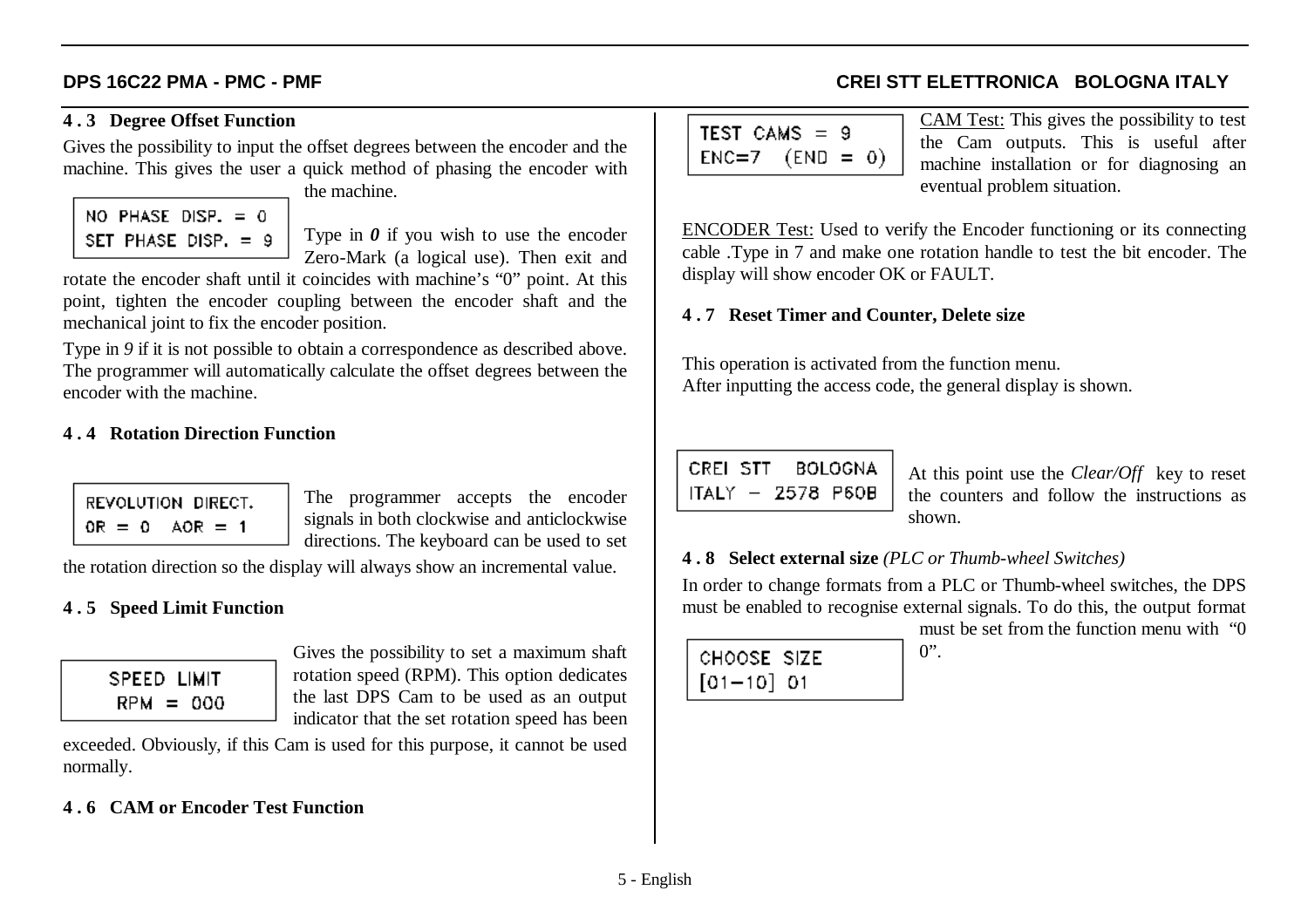| <b>Electrical Connection Diagram</b>                                                  | 1              | $\overline{2}$   | $\mathbf{3}$   | $\overline{5}$ | <b>SIZE</b>    |
|---------------------------------------------------------------------------------------|----------------|------------------|----------------|----------------|----------------|
|                                                                                       | $\theta$       | $\theta$         | $\theta$       | $\theta$       | 1              |
|                                                                                       | $\overline{0}$ | $\mathbf{0}$     | $\mathbf{0}$   | 1              | $\overline{2}$ |
|                                                                                       | $\overline{0}$ | $\mathbf{0}$     | -1             | $\theta$       | 3              |
|                                                                                       | $\Omega$       | $\mathbf{0}$     | $\mathbf{1}$   | -1             | $\overline{4}$ |
|                                                                                       | $\overline{0}$ | 1                | $\mathbf{0}$   | $\theta$       | 5              |
|                                                                                       | $\overline{0}$ | 1                | $\overline{0}$ | 1              | 6              |
|                                                                                       | $\Omega$       | 1                | $\mathbf{1}$   | $\mathbf{0}$   | 7              |
|                                                                                       | $\theta$       | 1                | 1              | 1              | 8              |
| $Pin 4 = 0$ Vcc                                                                       | 1              | $\mathbf{0}$     | $\overline{0}$ | $\mathbf{0}$   | 9              |
|                                                                                       | 1              | $\boldsymbol{0}$ | $\Omega$       | 1              | 10             |
| $1 - 2 - 3 - 5 = 24$ Vcc<br>per $bit = 1$<br>per $bit = 0$<br>$1 - 2 - 3 - 5 = 0$ Vcc |                |                  |                |                |                |

### **4 . 9 Alarm messages**

Using CREI STT PC software (optional) is possible to program via RS232 63 Alarm messages

Using the "2" key from main display will shown the message loaded on DPS that will be selected using the BPM interface. (APPENDIX E for electric diagram)

# **5. Cam Menu**

Using the  $\nabla$  key from the main display, the Function menu or the Cam programming functions are accessed. Use the  $\nabla$  key again to start programming.

### *ATTENTION*

The operations performed in this menu do NOT take effect immediately like they in the Function menu. They take effect only after the work is completed with a save operation (as we will see later on). Therefore, to exit

**DPS 16C22 PMA - PMC - PMF CREI STT ELETTRONICA BOLOGNA ITALY**

• **1** Type in the size number to program and then confirm the operation with the

• **2** If the size is being programmed for the first time, it is good practice to

• **3** Type in the Cam number to program

• **4** Type in the Phase start degrees (E.g.130) and confirm with the  $\nabla$  key.

• **5** Type in the Phase end degrees (E.g.160) and confirm with the  $\nabla$  key.

and confirm with the  $\nabla$  key.

without saving the programmed formats, use the  $\triangle$  key till the main display is reached.

 $\blacktriangledown$  key.

confirm the deletion.

## **5 . 1 Cam Programming**

| CHOOSE SIZE    |  |
|----------------|--|
| $[01 - 10]$ 01 |  |

DELETE SIZE 01 (YES W NO A)

SIZE 01 CHOOSE CAM  $[01 - 16]$  01

SIZE 01 CAM 01 START/130 END\000

SIZE 01 CAM 01 START/130 END\160

END PROGRAM OTHER CAM ▼ • **6** Select whether to program another Cam or to exit the programming mode. If another Cam program is selected, all the above steps will be repeated. If

programming is ended, the Access code (4 5 6) is requested to confirm that the programmed data are to be saved.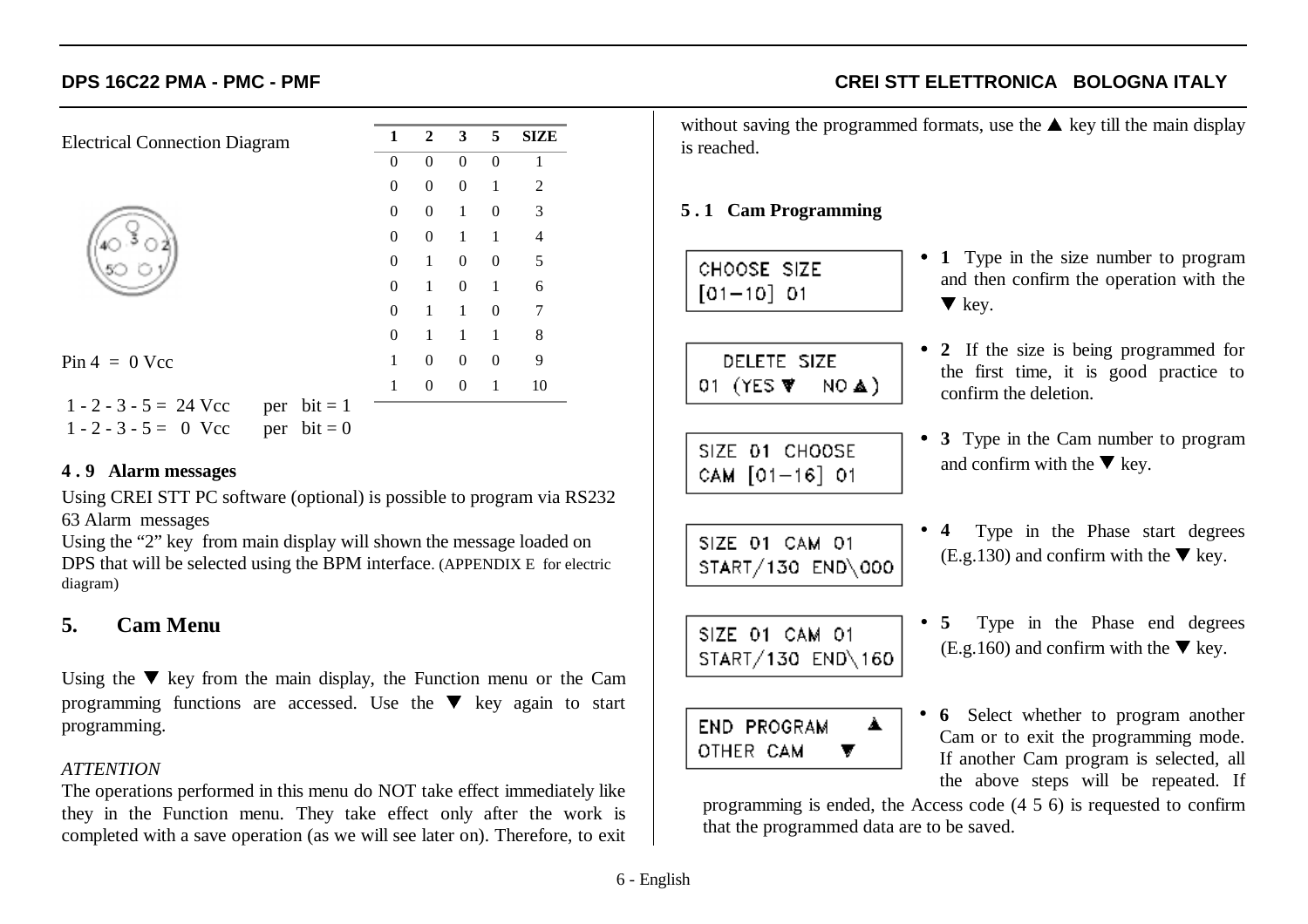DIGIT CODE **MEMORY** • **8**YES V NO A

• **7** Continue following the instructions till completion.

WRITING STORED **9**• SIZE [01-10]01

## **5 . 2 Multiple Phase programming of the same CAM**

Each cam can be programmed with as many as 180 different phases. Its not necessary to program the phases in any particular order. The programmer will reorder the phases sequentially. There must NOT be any overlapping phases in the list.

| E.g. | Phase #1 | <b>Start:</b> 135 | End: $225$ |
|------|----------|-------------------|------------|
|      | Phase #2 | <b>Start: 212</b> | End: 260   |

The second phase selected will automatically be programmed as the only phase with the start of the 2nd and the end of the 2nd phase.

### *Operations to perform:*

Follow the previous instructions till step #5 without using the  $\blacktriangledown$  key to confirm. Instead use the  $\triangle$  key to place the cursor in the Phase start field again and type in a new start phase.

If the new phase values are not within the other phase values (as indicated in the example), then 2 different phases are pre programmed. The number of different phases programmed is displayed before entering the selected cam after saving it.

# SIZE 01 CAM 01 PHASE SEARCH 003

• **10** This screen does not appear when a cam is programmed for the first time.

### **5 . 3 Deleting one or more phases of the same CAM**

To delete a phase from a cam, it is sufficient to select the phase to eliminate and set the phase end value equal to the phase start value.

*Example:* If phase # 2 has to be eliminated from cam # 9;

| CAM #09  |             |  |  |  |  |  |  |  |  |  |  |
|----------|-------------|--|--|--|--|--|--|--|--|--|--|
| Phase #1 | $087 - 113$ |  |  |  |  |  |  |  |  |  |  |
| Phase #2 | $120 - 142$ |  |  |  |  |  |  |  |  |  |  |
| Phase #3 | 227 - 239   |  |  |  |  |  |  |  |  |  |  |
| Phase #4 | $270 - 315$ |  |  |  |  |  |  |  |  |  |  |

Screen .**10** would display the following:

|  | SIZE 01 CAM 09   |  |
|--|------------------|--|
|  | PHASE SEARCH 004 |  |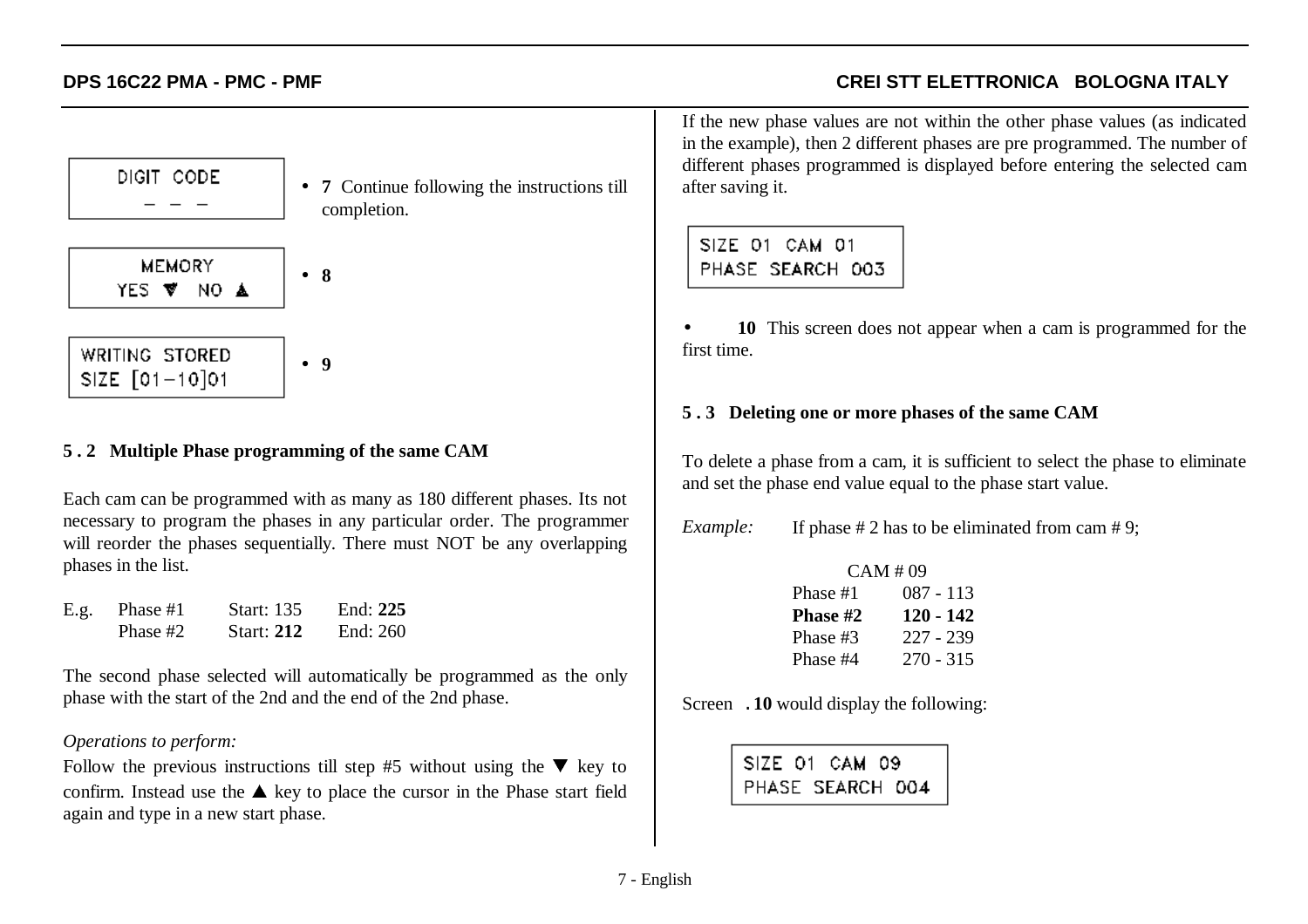Use the keyboard to select the phase to delete by typing "002" in place of "004".

# SIZE 01 CAM 09 START/120 END\142

Type in "120" in place of "142" for the Phase end degrees and confirm with the  $\blacktriangledown$ key. At this point, only 3 phase will remain once saved.

# **5 . 4 Copying existing Size**

This function is useful in case a size is needed where the cam program differs very little from the base size.

Instead of rewriting all the cam information, simply copy an existing size to a new size as follows:

*Example:* Copy size 3 to new size 4.

As the first operation, select the size to be copied from the function menu (in this case, 3).

Then enter in the cam menu and at the request of which size is to be programmed (screen .**1**), the value "03" will already be set. Answering with the  $\nabla$  key, the programmer will pass directly to the Save screen (screen . **9**) . Answering "04" at this point, will save all the contents of size "03" to the new format "04".

# **6. Special Functions** *(Key function)*

*ATTENTION*: These functions may only be accessed when the programmer is in normal working mode and at the main screen. In other words, the programmer must not be in any of the following menus; cam, functions, languages, etc.

### **6 . 1 Maintenance Cycle**

Typing the *7* key will display the working hours of the machine.

### **6 . 2 Partial Production Count**

- Typing the *8* key will start the partial production counter which is identified by the dot after the *T. 00000000* counter.

- Typing the *9* key will stop the counter, display it, and reset its contents.

### **6 . 3 Waste piece counter** *(Optional)*

Typing the *4* key will display the waste piece count. This function is enabled by using an external input terminal #5 from the *PLC Format Change*. Having used one input for this function, the externally selectable formats available are now 8.

### **6 . 4 External Key** *(Optional)*

This security feature assures that only authorised personal with the key may access the DPS. This function uses the last input terminal from the *PLC Format Change*.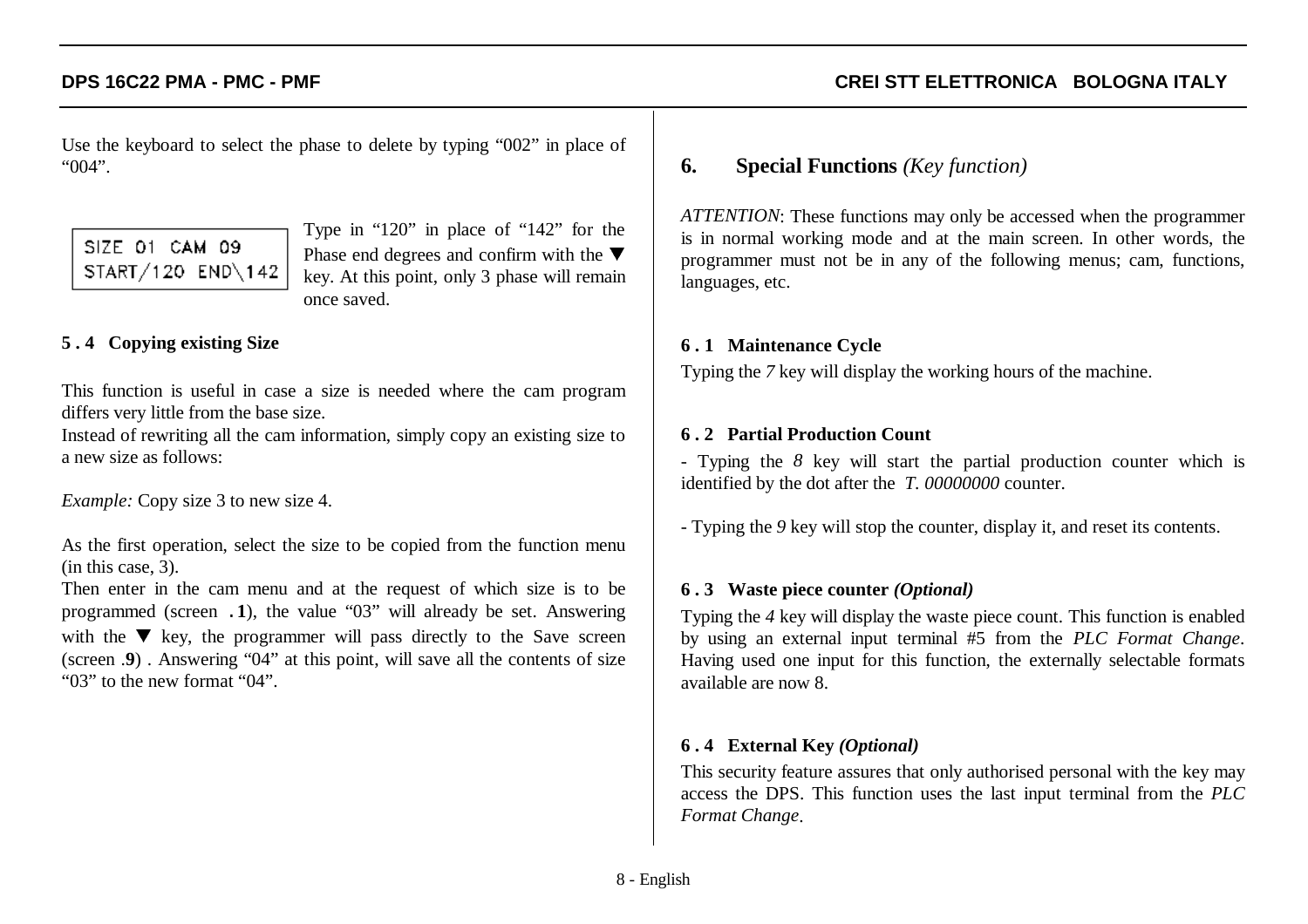# **7. Trouble Shooting**

*WARNING:* As a precaution, it is absolutely necessary that the power to the programmer is off before connecting or disconnecting the flat cables.

It is good practice to copy the phase programs in memory and their relative functions in the manual (see "Program Table" appendix D2) in case of mishandling by inexperienced personal, or memory loss caused by electrical noise from solenoids, etc. Therefore special attention must be taken to filter those units.

In these cases, first proceed to find the probable cause such as a bad RC filter. Then re-input the function data and set the Clock. .This operation will reset any bad data in the RAM memory.

**Fault** The programmer display does not work.

**Check** Control the main fuse and if burned-out, verify the cause before replacing it. Substitute the fuse with a similar type but not greater than 700mA. If the fuse keeps burning-out, please contact us.

**Fault** The programmer displays the wrong encoder position.

**Check** This problem may be caused either by a faulty encoder or encoder connection cable .Verify the problem by using the ENCODER TEST function described in section 4.8 pg.4

**Fault** The programmer displays the wrong rotation speed.

**Check** See previous problem.

**Fault** The programmer does not activate the outputs.

**Check** Control that the programmer is compatible with the output stages (PNP, NPN, Relays) and the flat cables are connected correctly. Use the CAM TEST function to control all the outputs. If it still does not work properly, then check for the possibility of any short circuits.

**Fault** The operator can't modify, delete or write new cam on the programmer

**Check** The programmer must be resetting cause a wrong tension or a noise effect. In this case the operator must rewrite all the parameters of the programmer (timer, functions, and language selection). Before rewrite the new cam program, delete all old size .

**NB:** The outputs are short circuit protected. The LEDS on the front of the programmer evidence any eventual fault (FAIL). If a short circuit occurs, the protection circuit automatically disables the outputs.

To reactivate them, cycle power off and then on again after the short has been removed. If the FAIL LEDS still come on, turn power off, remove the output connector and wait a few seconds before reconnecting and turning power back on again. This gives the protection circuit time to reset itself. If the FAIL LEDS still come on, means that one of the outputs from the driver circuit has burned out.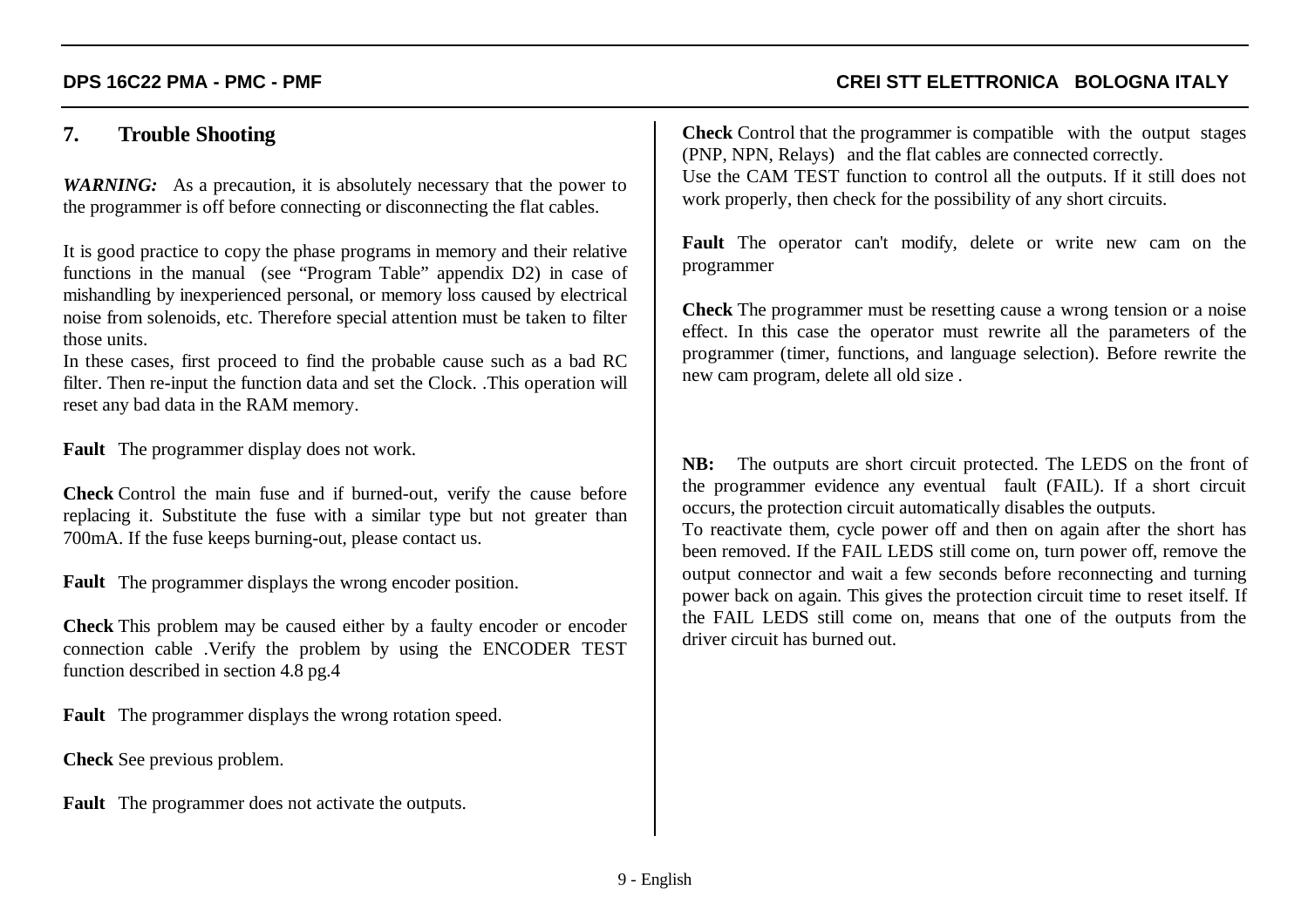23,5 38 10 /

# **APPENDICE / ENCLOSURE / PIECE JOINTE / ANLIEGEND A**

**Schema dimensionale - Layout drawing - Schema des dimension - Massbild**



IP65LE servo assiale 62 65 8 14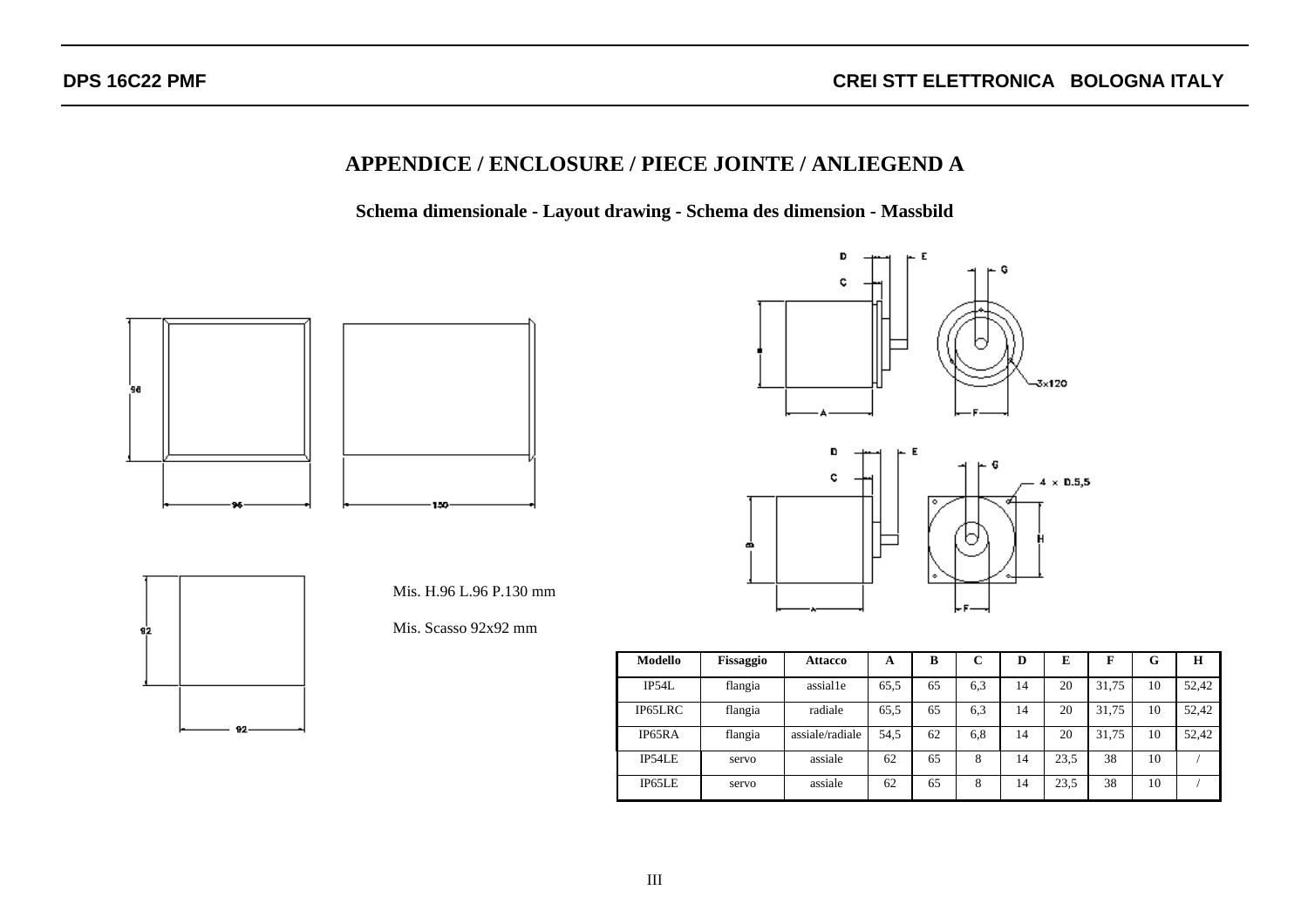## **APPENDICE / ENCLOSURE / PIECE JOINTE / ANLIEGEND B**

**Collegamento Encoder Programmatore / connection Encoder and Programmer / connexions encoder programmeur / anscluesse Enc.+Programmer**

|                                                                                                        | <b>Connettore</b>                                                                               |                                                                                                        |                                          |
|--------------------------------------------------------------------------------------------------------|-------------------------------------------------------------------------------------------------|--------------------------------------------------------------------------------------------------------|------------------------------------------|
| connettore encoder<br>mod.IP54L 15 poli<br>connecteur encoder                                          | programmatore 15 poli<br>connecteur<br>programmeur 15 poles<br>verbinder<br>programmer 15 polen | connettore encoder<br>mod.IP65L 19 poli<br>connecteur encoder                                          |                                          |
| mod.IP54L 15 poles<br>encoderverbinder<br>mod.IP54L 15 polen<br>15 pole encoder<br>connector mod.IP54L | 15 pole programmer<br>connector                                                                 | mod.IP65L 19 poles<br>encoderverbinder<br>mod.IP65L 19 polen<br>19 pole encoder<br>connector mod.IP65L |                                          |
| $\mathbf{1}$                                                                                           | $\mathbf{1}$                                                                                    | A                                                                                                      | $1^\circ$ bit encoder                    |
| $\overline{2}$                                                                                         | $\overline{2}$                                                                                  | B                                                                                                      | $2^{\circ}$ bit encoder                  |
| 3                                                                                                      | 3                                                                                               | $\mathsf{C}$                                                                                           | 3° bit encoder                           |
| $\overline{4}$                                                                                         | 4                                                                                               | D                                                                                                      | $4^\circ$ bit encoder                    |
| 5                                                                                                      | 5                                                                                               | E                                                                                                      | 5° bit encoder                           |
| 6                                                                                                      | 6                                                                                               | ${\bf F}$                                                                                              | $6^\circ$ bit encoder                    |
| 7                                                                                                      | 7                                                                                               | G                                                                                                      | $7°$ bit encoder                         |
| 8                                                                                                      | 8                                                                                               | H                                                                                                      | 8° bit encoder                           |
| 9                                                                                                      | 9                                                                                               | J                                                                                                      | $9°$ bit encoder                         |
| 12                                                                                                     | 12                                                                                              | M                                                                                                      | $10^{\circ}$ bit encoder (per 1024 i./g) |
|                                                                                                        |                                                                                                 | N                                                                                                      | nc.                                      |
|                                                                                                        |                                                                                                 | S                                                                                                      | nc.                                      |
| 15                                                                                                     | 15                                                                                              | T                                                                                                      | <b>GND</b>                               |
| 13                                                                                                     | 13                                                                                              | U                                                                                                      | $+24$ Vcc                                |
| 14                                                                                                     | 14                                                                                              | $\mathbf V$                                                                                            | $+24$ Vcc                                |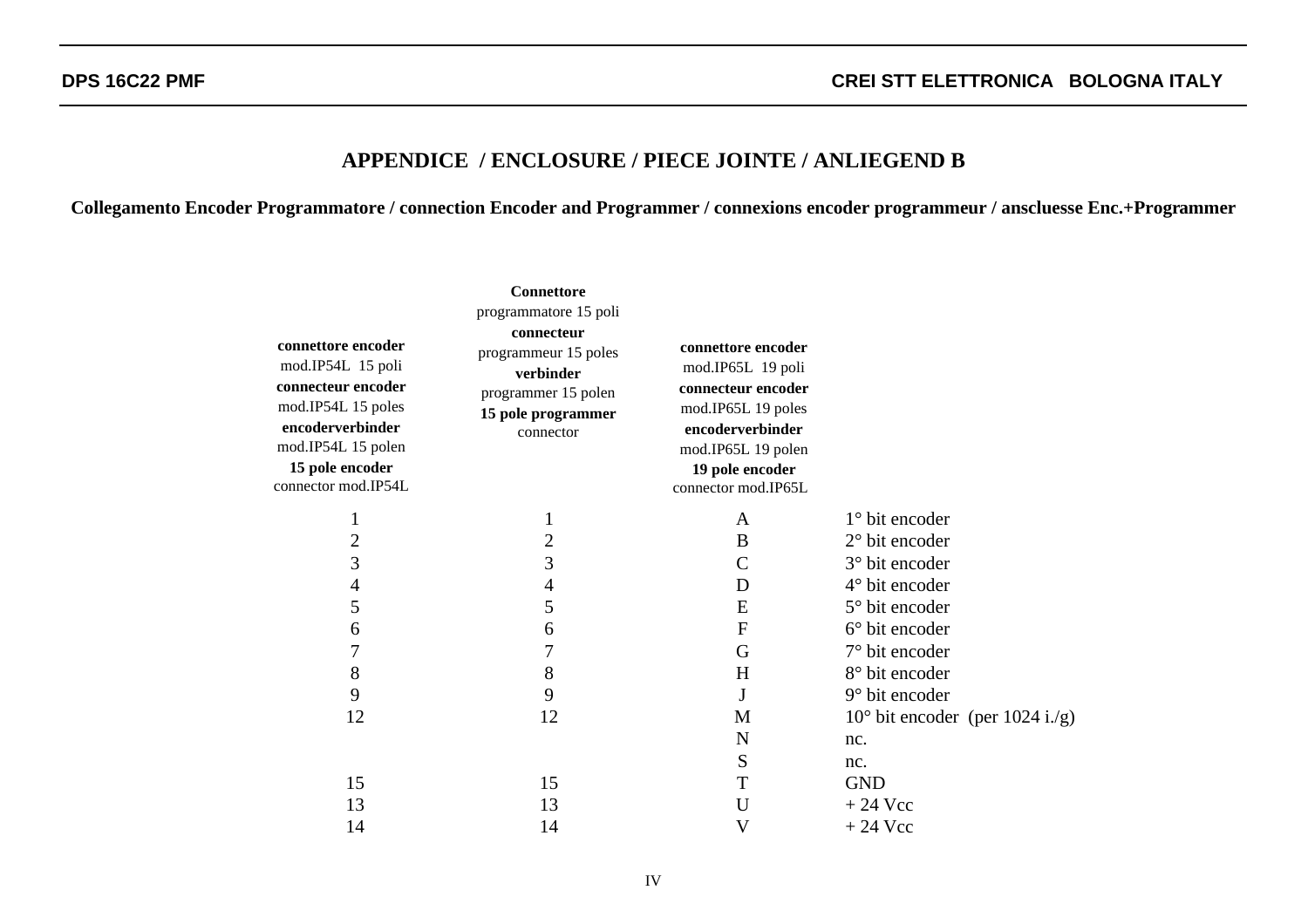# **Collegamento uscite /outputs / uusgang / sortie**

| CONN. 25 POLI  | NUMERO USCITA | CONN. 25 POLI | NUMERO USCITA |
|----------------|---------------|---------------|---------------|
|                |               |               |               |
| $\mathbf{1}$   | <b>GND</b>    | 14            | <b>GND</b>    |
| $\overline{2}$ | n.c.          | 15            | out 16        |
| 3              | out 15        | 16            | out 14        |
| $\overline{4}$ | out 13        | 17            | out 12        |
| 5              | out 11        | 18            | out 10        |
| 6              | out 9         | 19            | 24Vcc ext.    |
| $\overline{7}$ | 24Vcc ext.    | 20            | 24Vcc ext.    |
| 8              | out 8         | 21            | out 7         |
| 9              | out 6         | 22            | out 5         |
| 10             | out 4         | 23            | out 3         |
| 11             | out 2         | 24            | out 1         |
| 12             | n.c.          | 25            | <b>GND</b>    |
| 13             | <b>GND</b>    |               |               |
|                |               |               |               |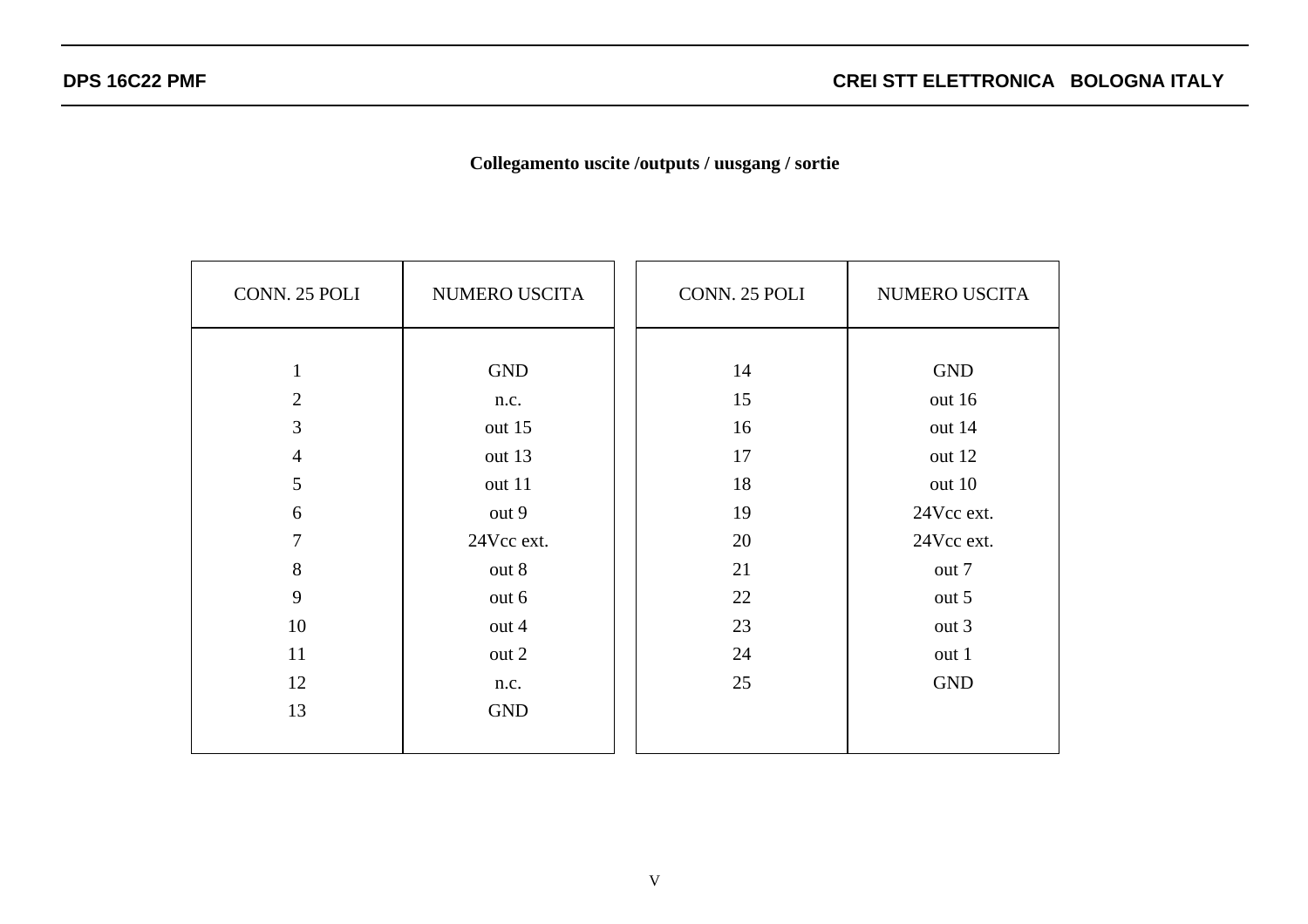# **APPENDICE / ENCLOSURE / PIECE JOIUNTE / ANLIEGEND C**

**Tabella degli anticipi - Advance Chart - Tableau Vavance - Tafel Voreilung**

VELOCITA'(giri/min) - SPEED(RPM) - VITESSE(tours/min.) - GESCHWINDIGKEIT(drehzahl/min.)

| <b>GRADI</b><br>da | 50<br>g./min. | <b>100</b><br>g/min. | 150<br>g/min. | 200<br>g/min. | 250<br>g/min. | 300<br>g/min. | 350<br>g/min.  | 400<br>g/min.  | 450<br>g/min. | 500<br>g/min. |
|--------------------|---------------|----------------------|---------------|---------------|---------------|---------------|----------------|----------------|---------------|---------------|
| anticip            |               |                      |               |               |               |               |                |                |               |               |
| $10^{\circ}$       | 33            | 16                   | 11            | 8             | 6             | 5             | $\overline{4}$ | $\overline{4}$ | 3             | 3             |
|                    | msec          | msec                 | msec          | msec          | msec          | msec          | msec           | msec           | msec          | msec          |
| $20^{\circ}$       | 66            | 33                   | 22            | 16            | 13            | 11            | 9              | 8              | 7             | 6             |
| $30^\circ$         | 100           | 50                   | 33            | 25            | 20            | 16            | 14             | 12             | 11            | 10            |
| $40^{\circ}$       | 133           | 66                   | 44            | 33            | 26            | 22            | 19             | 16             | 14            | 13            |
| $50^\circ$         | 166           | 83                   | 55            | 41            | 33            | 27            | 23             | 20             | 18            | 13            |
| $60^\circ$         | 200           | 100                  | 66            | 50            | 40            | 33            | 28             | 25             | 22            | 20            |
| $70^{\circ}$       | 233           | 116                  | 77            | 58            | 46            | 38            | 33             | 29             | 25            | 33            |
| $80^\circ$         | 266           | 133                  | 89            | 66            | 53            | 44            | 38             | 33             | 29            | 26            |
| $90^\circ$         | 300           | 150                  | 100           | 75            | 60            | 50            | 42             | 37             | 33            | 30            |
|                    | msec          | msec                 | msec          | msec          | msec          | msec          | msec           | msec           | msec          | msec          |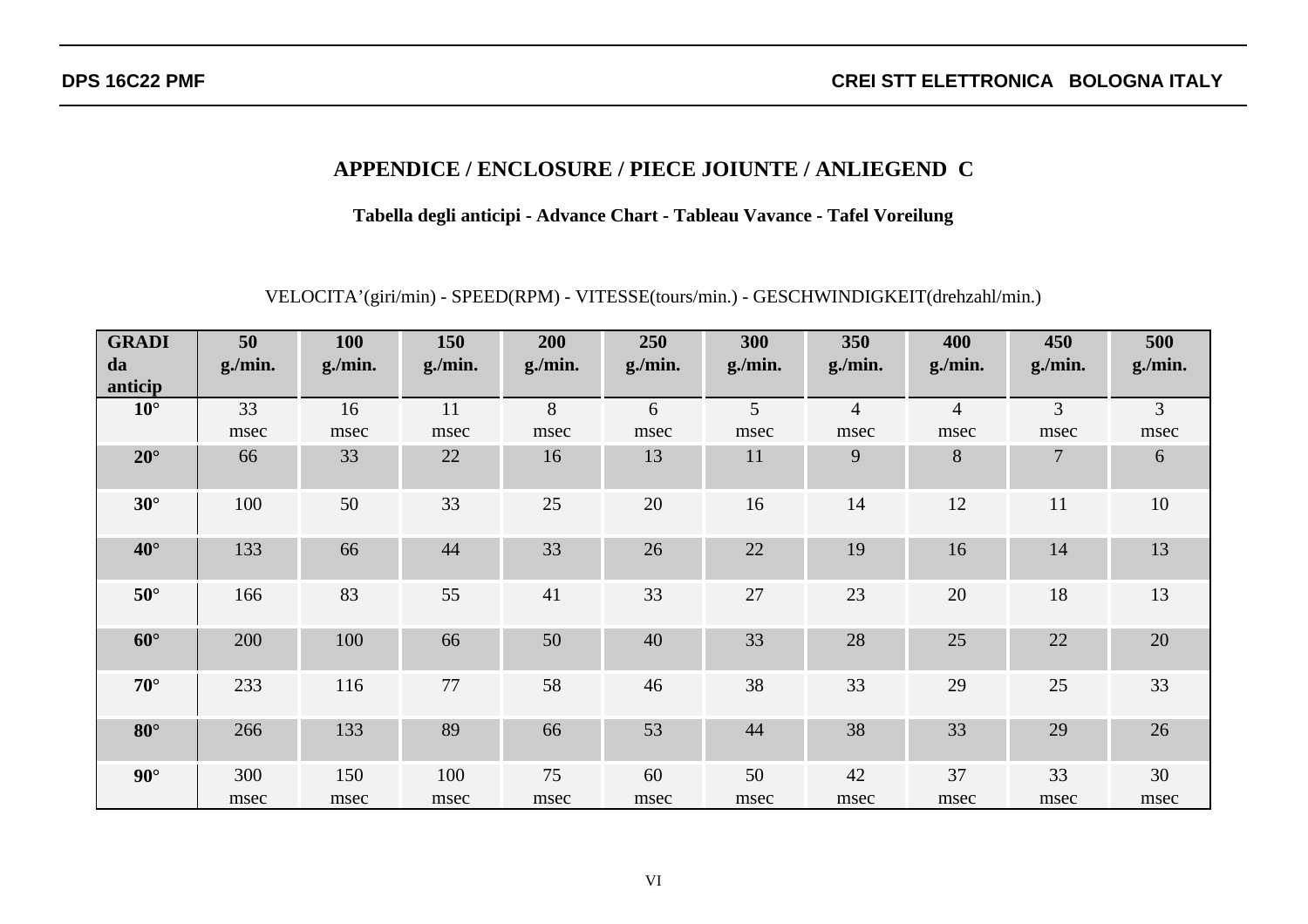# **APPENDICE / ENCLOSURE / PIECE JOINTE / ANLIEGEND D**

**Schema di collegamento porta seriale PC -> DPS - Cable connection serial Port PC -> DPS**



Per il software di comunicazione richiedere a CREI STT Elettronica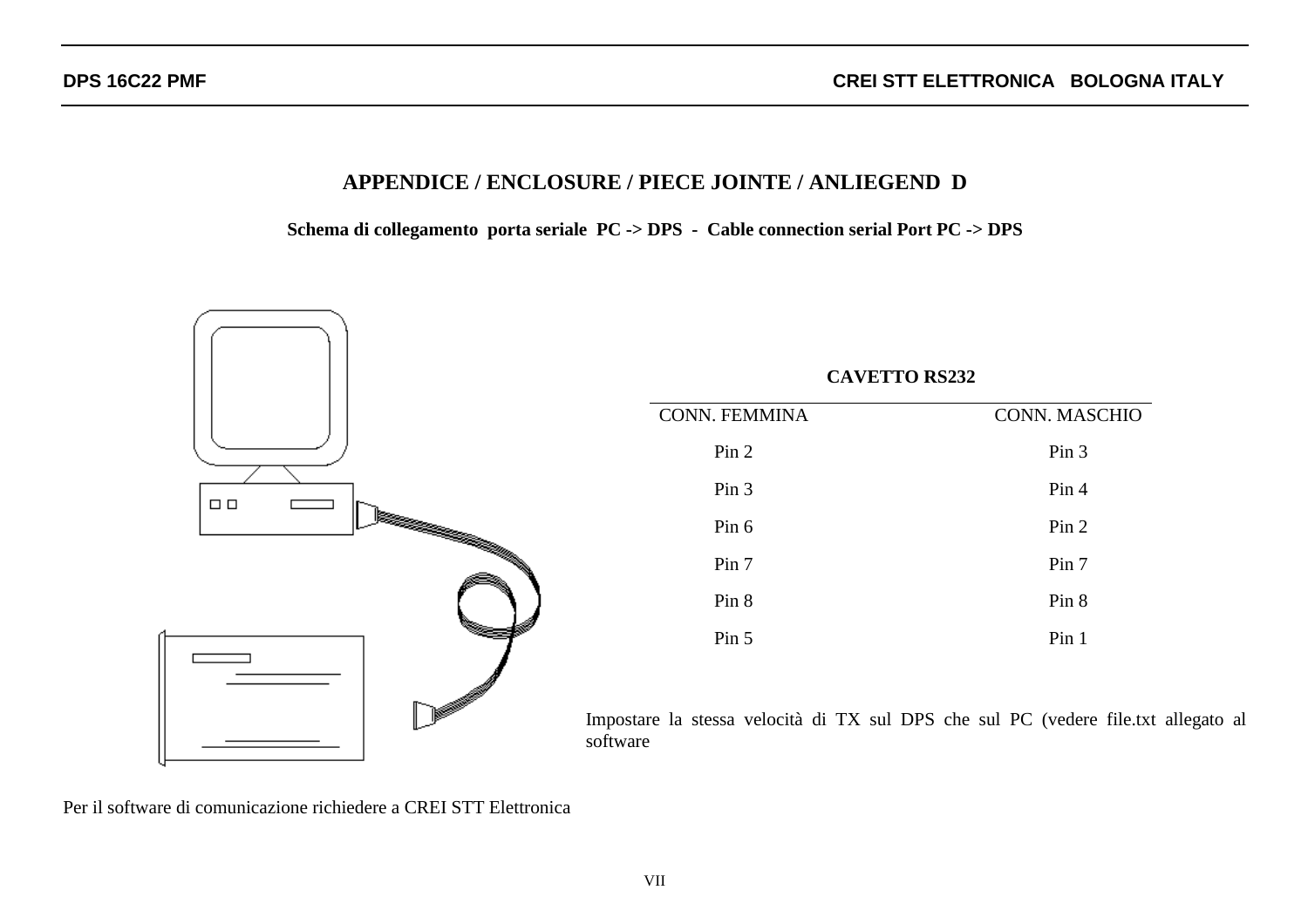## **APPENDICE / ENCLOSURE / PIECE JOINTE / ANLIEGEND E**

**Schema di collegamento DPS -> BPM - Cable connection serial Port DPS -> BPM**



Effettuare il collegamento tra DPS e BPM con il cavo flat accluso all'interfaccia Pin C uscita 24 Vcc per aliment. contraves con max. lunghezza 1 mt..

Alimentare la basetta con 24Vcc e dopo aver caricati i messaggi con il software, selezionare il bit 1 per verificare la visualizzazione del 1° messaggio.

| Pin <sub>1</sub>       | cambio formato da PLC               | $1^\circ$ bit   |
|------------------------|-------------------------------------|-----------------|
| Pin <sub>2</sub>       | cambio formato da PLC               | 2 bit           |
| Pin 3                  | cambio formato da PLC               | 3 bit           |
| Pin <sub>4</sub>       | cambio formato da PLC               | 4 bit           |
| Pin 5                  | cambio formato da PLC               | 5 bit           |
| Pin 6                  | cambio formato da PLC               | 6 bit           |
| Pin 7                  | selez. alarmi esterni               | $1^\circ$ bit   |
| Pin 8                  | selez. alarmi esterni               | $2^{\circ}$ bit |
| Pin 9                  | selez. alarmi esterni               | $3^\circ$ bit   |
| Pin 10                 | selez. alarmi esterni               | $4^\circ$ bit   |
| Pin 11                 | selez. alarmi esterni               | $5^\circ$ bit   |
| Pin 12                 | selez. alarmi esterni               | $6^\circ$ bit   |
| $\operatorname{Pin} C$ | uscita 24 Vcc per aliment contraves |                 |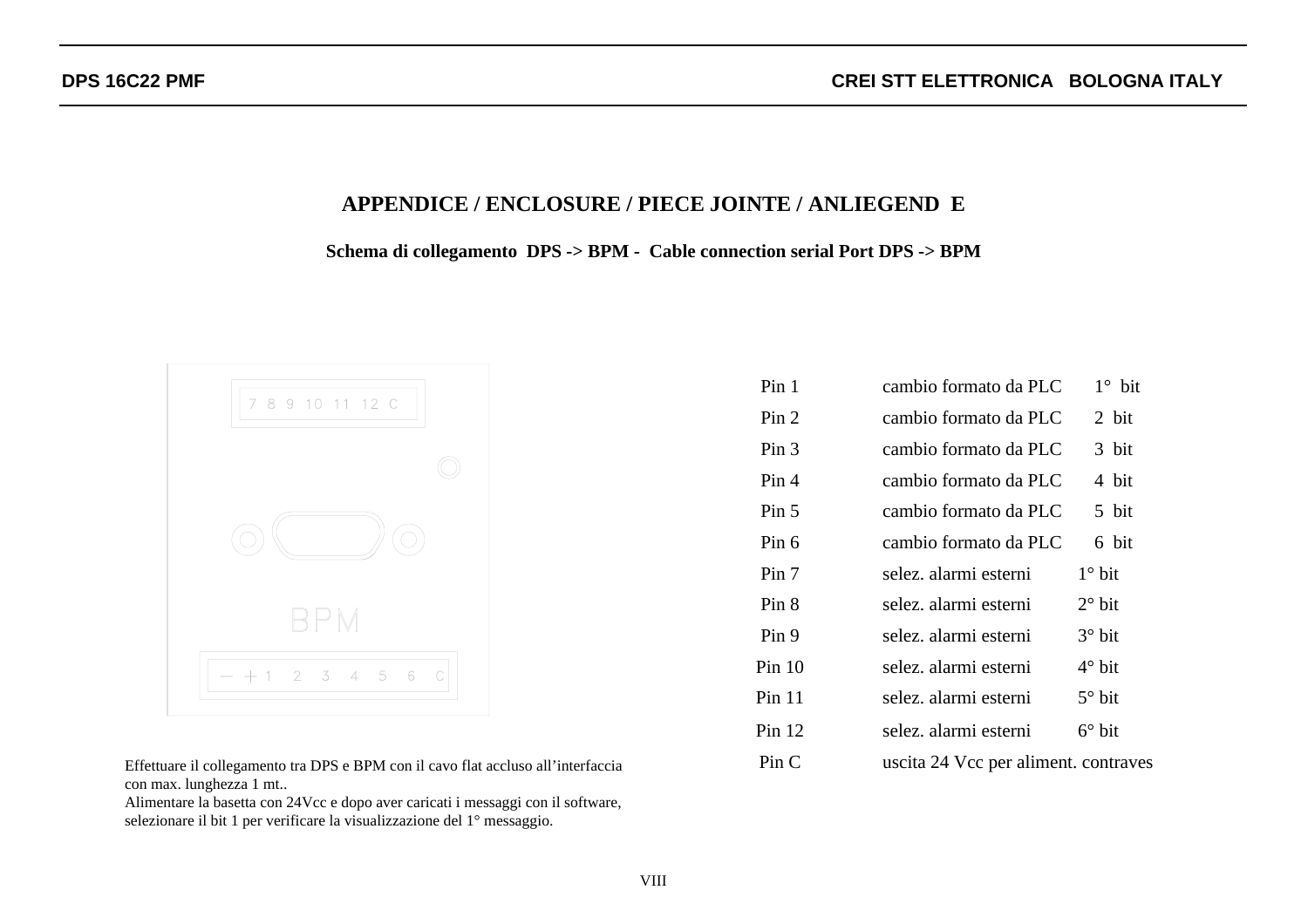# **APPENDICE / ENCLOSURE / PIECE JOINTE / ANLIEGEND F**

**Scheda programmi - Program table - Carte des programations - Programmkarte**

| <b>CAM</b> | PHASE <sub>1</sub> |            | PHASE 1 |            | PHASE 1 |            | PHASE 1 |            | PHASE 1   |            |    | PHASE 1    | PHASE 1 |            | PHASE <sup>1</sup> |     |
|------------|--------------------|------------|---------|------------|---------|------------|---------|------------|-----------|------------|----|------------|---------|------------|--------------------|-----|
|            | ON                 | <b>OFF</b> | ON      | <b>OFF</b> | ON      | <b>OFF</b> | ON      | <b>OFF</b> | <b>ON</b> | <b>OFF</b> | ON | <b>OFF</b> | ON.     | <b>OFF</b> | ON                 | OFF |
|            |                    |            |         |            |         |            |         |            |           |            |    |            |         |            |                    |     |
|            |                    |            |         |            |         |            |         |            |           |            |    |            |         |            |                    |     |
|            |                    |            |         |            |         |            |         |            |           |            |    |            |         |            |                    |     |
|            |                    |            |         |            |         |            |         |            |           |            |    |            |         |            |                    |     |
|            |                    |            |         |            |         |            |         |            |           |            |    |            |         |            |                    |     |
|            |                    |            |         |            |         |            |         |            |           |            |    |            |         |            |                    |     |
|            |                    |            |         |            |         |            |         |            |           |            |    |            |         |            |                    |     |
| ◠          |                    |            |         |            |         |            |         |            |           |            |    |            |         |            |                    |     |
|            |                    |            |         |            |         |            |         |            |           |            |    |            |         |            |                    |     |
| 10         |                    |            |         |            |         |            |         |            |           |            |    |            |         |            |                    |     |
|            |                    |            |         |            |         |            |         |            |           |            |    |            |         |            |                    |     |
| 12         |                    |            |         |            |         |            |         |            |           |            |    |            |         |            |                    |     |
| 13         |                    |            |         |            |         |            |         |            |           |            |    |            |         |            |                    |     |
| 14         |                    |            |         |            |         |            |         |            |           |            |    |            |         |            |                    |     |
|            |                    |            |         |            |         |            |         |            |           |            |    |            |         |            |                    |     |
| 16         |                    |            |         |            |         |            |         |            |           |            |    |            |         |            |                    |     |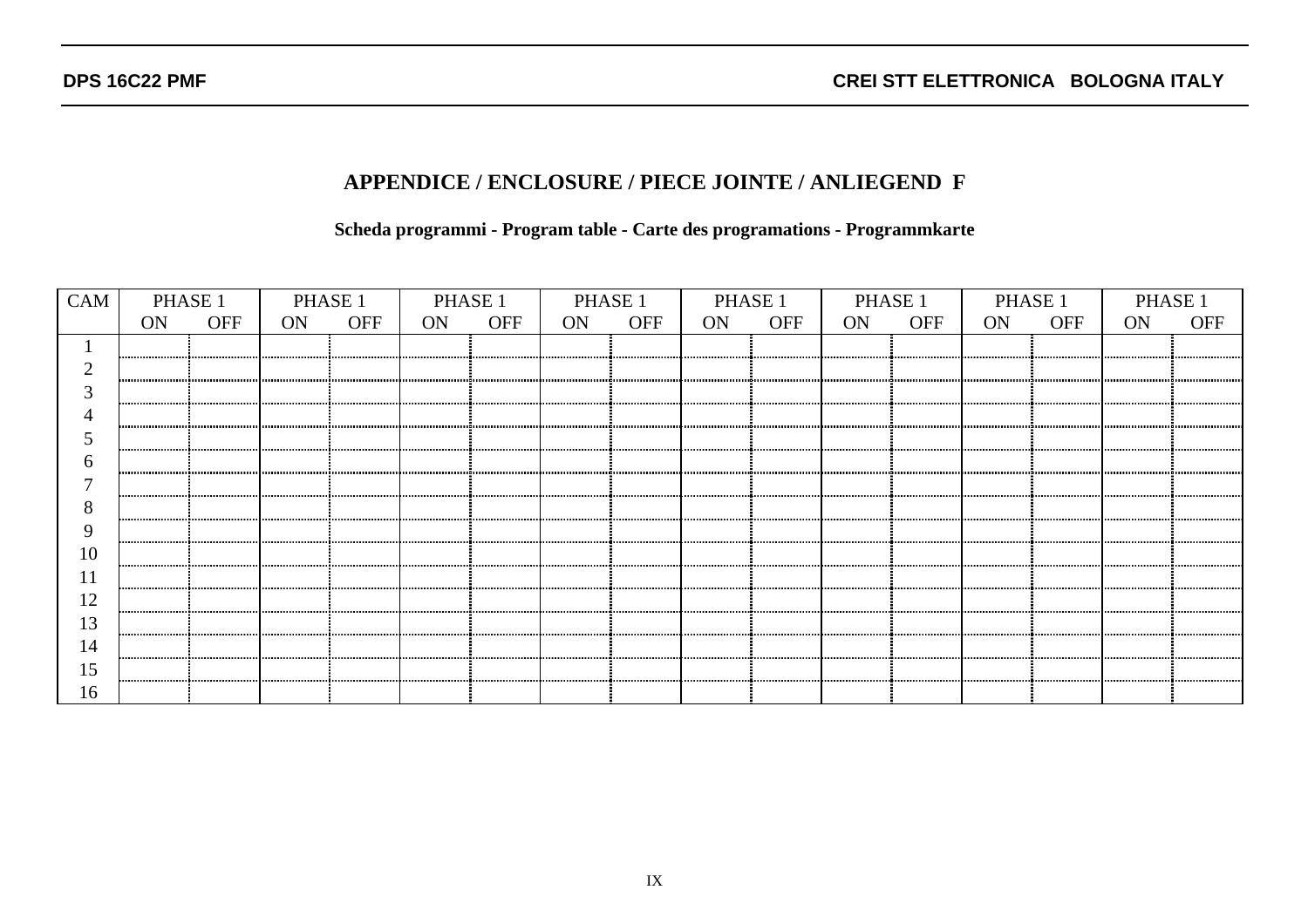| GRADI DI SFASAMENTO  | VELOCITA'              | SENSO DI ROTAZIONE          |
|----------------------|------------------------|-----------------------------|
| DISPLACEMENT DEGREES | <b>SPEED</b>           | <b>REVOLUTION DIRECTION</b> |
| I DEGRES DE PHASAGE  | <b>VITESSE</b>         | I SENS DE ROTATION          |
| VERSCHIEBUNGSGRADE   | <b>GESCHWINDIGKEIT</b> | <b>DREHRICHTUNG</b>         |

ANTICIPO LINEARE AUTOMATICO:

AUTOMATIC LINEAR ADVANCE :

AVANCE LINEAIRE AUTOMATIQUE :

### LINEAR AUTOMATISCHE VOREILUNG :

| Banco 1 |  |        |   |   |               |             |   |         |   |    |    |    |    |    |    |    |
|---------|--|--------|---|---|---------------|-------------|---|---------|---|----|----|----|----|----|----|----|
| Banco 2 |  |        |   |   |               |             |   |         |   |    |    |    |    |    |    |    |
| Banco 3 |  |        |   |   |               |             |   |         |   |    |    |    |    |    |    |    |
| Camma   |  | ി<br>∠ | ر | 4 | $\mathcal{D}$ | $\mathbf b$ | ⇁ | $\circ$ | 9 | 10 | 11 | 12 | 13 | 14 | 15 | 16 |